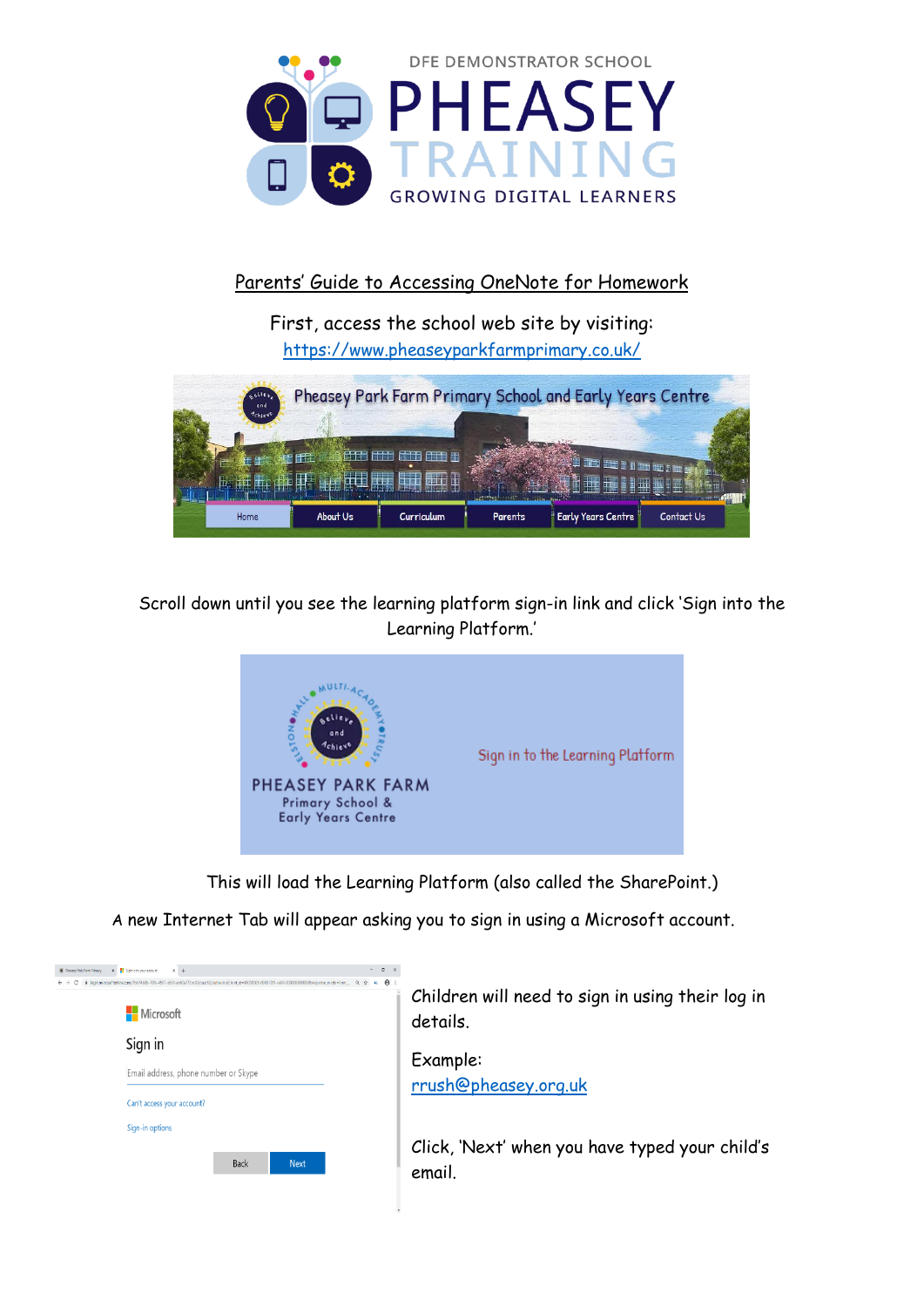You are now required to type your child's password.

Your child's password consists of:

The **first three letters** of their **first name** and the **first three letters** of their **last name** and their **Purple Mash password** which is made up of numbers.

**Please note: Details of children's username and password were sent home on Friday 16th October for Y1-Y6 and Nursery and Reception details will be sent home week commencing 19th October.**

Click, 'Next' when you have typed your child's password.

You will now be on our SharePoint.



At the top of the page, select the 'Year Groups' button and a drop-down menu will appear.

Choose the correct Year Group for your child.

Early Years Centre Nursery Reception Year 1 Year 2 Year 3 Year 4 Year 5 Year 6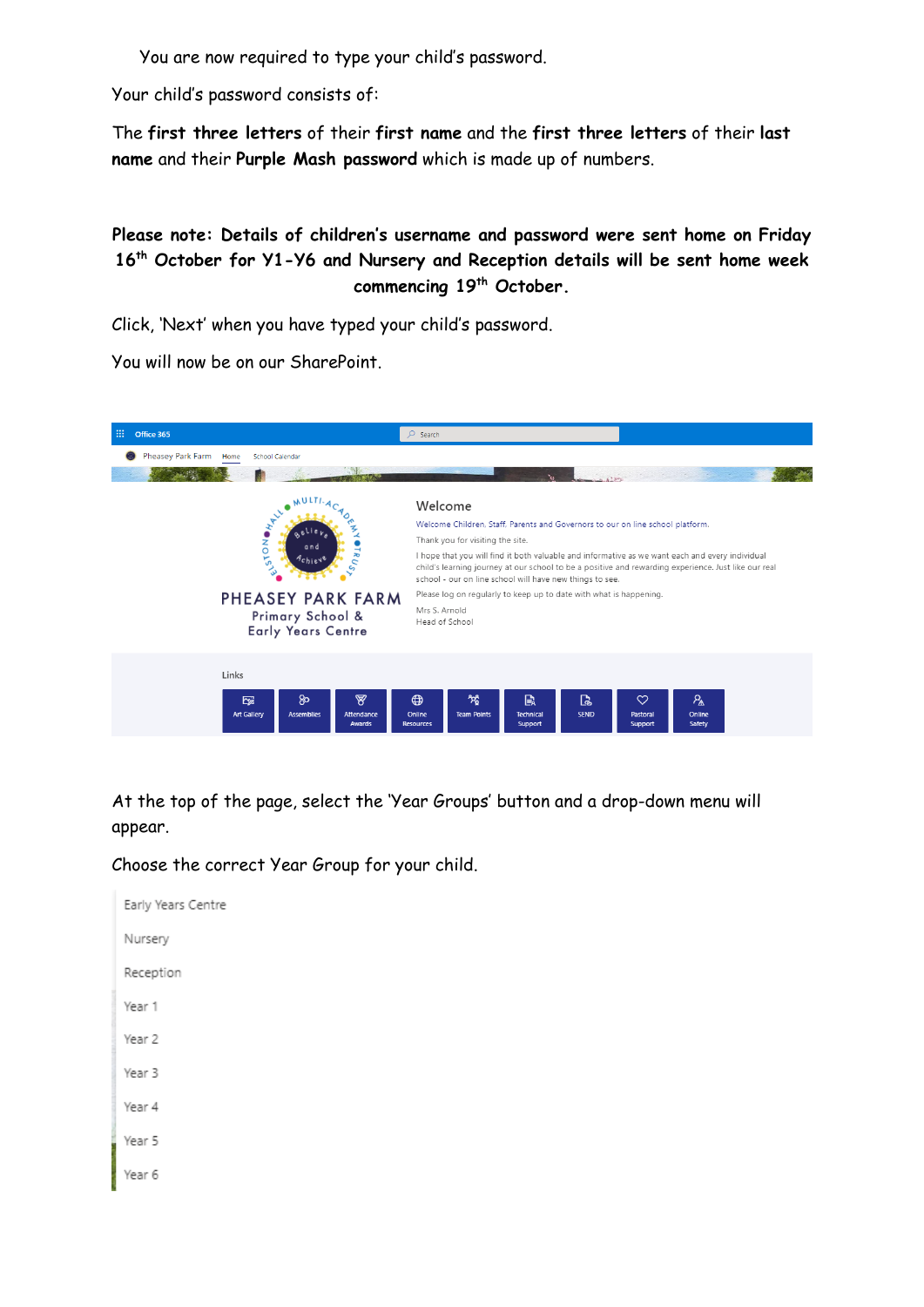

Scroll down and click the 'Class Sites' button on the left from the 'Links' menu.

Click the button for your child's class.

| Class Sites  |                            |              |  |
|--------------|----------------------------|--------------|--|
| AR Class 5JW | A <sub>2</sub> A Class 5LE | AR Class 5SH |  |

## Scroll down and select 'Class Notebook' from the 'Links' menu.

| <b>Links</b>   |               |            |   |                 |   |                 |
|----------------|---------------|------------|---|-----------------|---|-----------------|
| Class Notebook | 動             | Class Team |   | Portfolio       | 吧 | PowerPoint Live |
| Sway           | $\sim$<br>kÔ) | Transition | Ø | Year Group Site |   |                 |

This will take you to your child's class OneNote Notebook which is where their homework will be stored in relevant folders.

All homework will be shared through OneNote. Links to homework on other sites eg. Purple Mash will be placed on OneNote so there is no need to check all of the sites individually.